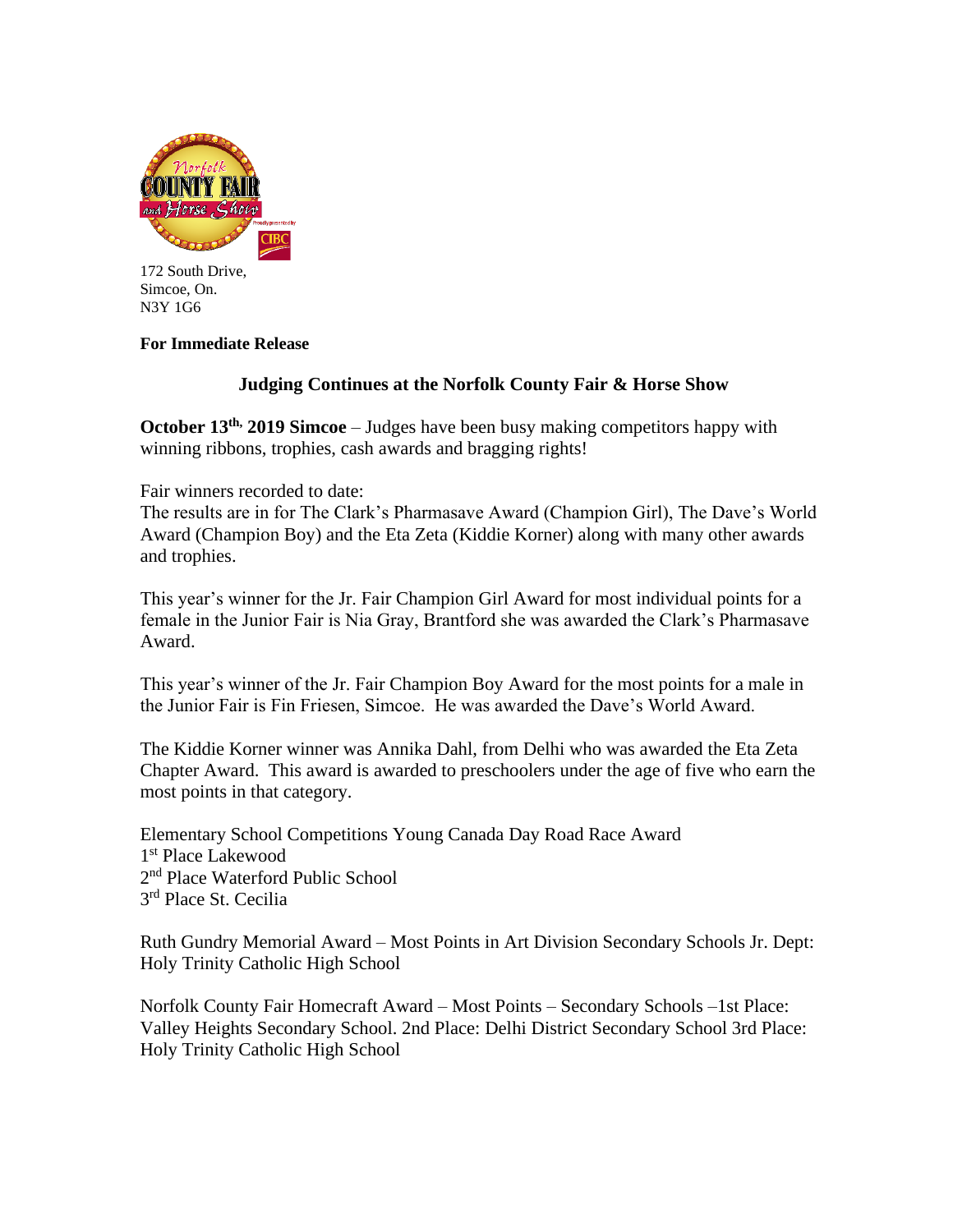### Junior Fair

Wilf Pond Award- Best Piece of Art Work in Jr. Classes- Reese Vandermier, Nanticoke

Wilf Pond Award- Best Piece of Art Work in Intermediate Classes-Addison Bartik, Delhi District Secondary School

F. April Maxwell Memorial Award-Best Piece of Art Work Sr. Classes-Mya VanDyk, Holy Trinity Catholic High School

### Photography Awards

Harold I. Pond Award (Best Digital Print): Tony Sheldon, Woodstock "The Farm Team" Norfolk County Fair Award (Best Black & White Print): Annette Jewell, Simcoe "Winter Storm"

Fred's Photography Award (Best Colour Print): David Connolly, Waterford "Ice Force" Best Print in Show: Annette Jewell, Simcoe "Winter Storm"

### Junior Fair

Kernal Peanuts Special-Peanut Butter Cookies: 1<sup>st</sup>: Katarina Vucic, Holy Trinity 2<sup>nd</sup>: Bronwyn Babbey, Jarvis 3rd: Kara Campolongo, Guelph Kernal Peanuts Special-Peanut Butter Brownies: 1 st: Kara Campolongo, Guelph 2<sup>nd</sup>: Sarah Beales, Simcoe Composite School, 3<sup>rd</sup>: Emma Shearer, Delhi District Secondary **School** 

#### Junior Plants & Flowers

Robert Landon Award (Best Potted Plant) Evan Reeker, Caledonia King`s Flower & Garden Special: Mateo Mungal, Windham Centre MaryAnne MacDonald, The Next Season Cash Award: Madeline Bruining, Simcoe Ludwig Transport Ltd. Best Two Arrangements: 1<sup>st</sup>: Doug Archer, Mt. Pleasant, 2<sup>nd</sup>: Doug Archer, Mt. Pleasant Delhi District Horticultural Society Award (Most Points): Finn Friesen, Simcoe Ron`s Custom Spray Award: Evan Reeker, Caledonia

#### Senior Plants & Flowers

Simcoe & District Horticultural Society Trophy (Highest No. of Points): Pam Lorimer, Simcoe Port Dover & Woodhouse Hort. Society Trophy (Most Points): Don Reeder, York

Delhi Flowers Award (Best Arrangement in Show) Don Reeder, York

Ryerse Garden Gallery Prize (Best Potted Plant) Don Reeder, York

Simcoe Home Hardware Award-Horticultural Theme: Simcoe & District Hort. Society, Simcoe

Needlework Awards

Effie Witham Memorial Trophy (Most points Children's Wear): Sandra Monette, Simcoe Madelaine Laupert Memorial Award: Ginger Pullen, Delhi Len's Mill Store Award (Afghan Special) Valerie Bolton, Waterford Senator W.H Taylor Trophy (Overall Homecraft): Janet Dian, Simcoe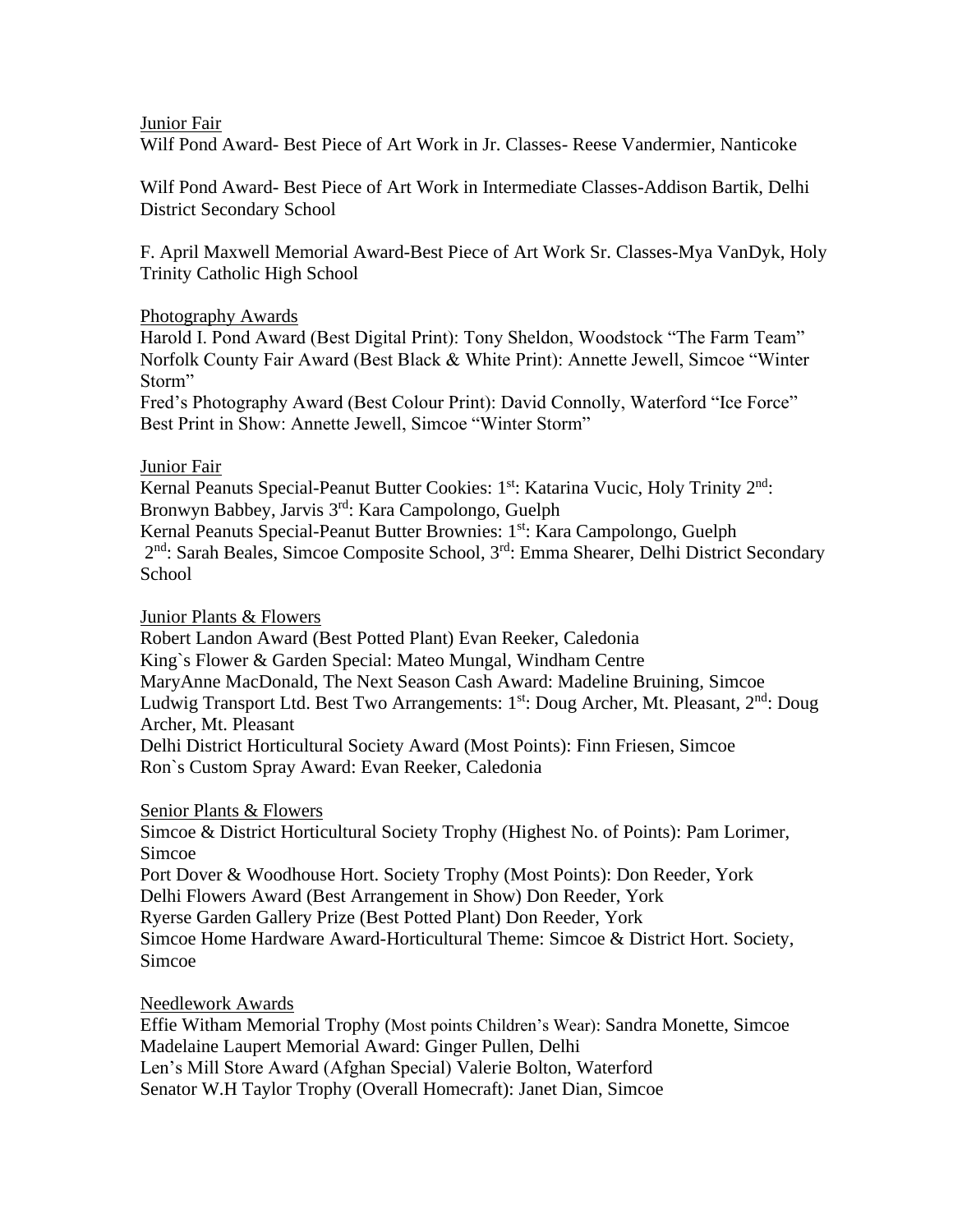**Quilts** 

Champion Quilt –Hand: Mary Lou White, Thorold Reserve Champion Quilt-Hand: Mary Lou White, Thorold Champion Quilt-Machine: Sharon Reeve, Norwich Edith Sidway Memorial Trophy (Most points in Quilt) Deborah Brooks, Simcoe

## Craft Awards

Lynne Littlewood Memorial Trophy: Betty Hiltz, Waterford Craft Chairperson's Special (Crafts most points) Betty Hiltz, Waterford

Art Department Winners: Norfolk County Fair-General Manager Awards Best Amateur Watercolour: Sandra Cosgrave, Lasalle Best Amateur Oil: Kathleen Smith, Simcoe Best Amateur Other Media: Sandra Stewart, Waterford Best Amateur Ink or Pencil: Emma Summer Hayes, Mt. Pleasant

Edith Kent Memorial Trophy "Best Norfolk County Scene": Andrea Thompson, Dunnville Tri-County Insurance Group Award (Most Points Art Show): Kathy Lint, Selkirk

## Fruit Awards

Cooper Tyme Real Estate Brokerage & BC Appraisals: "Apple Champion": Matthew Samborski, Simcoe

Johnny Appleseed Award: Ian Bruining, Simcoe

Joan L. Cleaver Memorial Trophy (Most Points): William Hedges, Vanessa

# Baking

Helen I. Young Memorial Award (highest points in pickles & relish) Deanna Littler, Simcoe Hilda M. Schuyler Memorial Award (Best yeast product in show) Drenise Cowlard, Port Dover

Meadow Lynn Farms Special: 1<sup>St</sup> Place: Drenise Cowlard, Port Dover, 2<sup>nd</sup> Place: Jo-Anne Pos, Port Dover, 3rd Place: Lorraine Vogel, Simcoe

Simcoe Reformer Jam & Jelly Award: Winner Jo-Anne Pos, Port Dover, Runner Up: Adrienne Rittau, Waterford

Norfolk Fruit Growers Award (best apple pie made from Norfolk apples) Judy Krauss, Simcoe

Norfolk Cherry Co.Special -Cherry Pie: 1<sup>st</sup> Place: Cathy Vadasz, Delhi, 2<sup>nd</sup> Place: S.Newkirk, Vittoria

Ethel Ross Memorial Award (Cornmeal Johnny Cake) Lori Hopper, Simcoe

Picard Peanut Special: 1<sup>st</sup> Place: Carolynn Reid, Port Dover, 2<sup>nd</sup> Place: Gail Catherwood, Simcoe, 3rd Place: Heather Pond, Simcoe

Haldimand-Norfolk Beekeepers Assoc, Special: 1<sup>st</sup> Place: M. Hagen, Port Dover, 2<sup>nd</sup> Place: Heather Pond, Simcoe, 3rd Place: Lorna Kekes, Simcoe

Halmo Jewellers Ltd. Award (Highest points in Baked Products) Jacqueline Hayes, Niagara Falls

Helen I. Young Memorial Award (Highest points in Pickles & Relish) Janet Dion, Simcoe